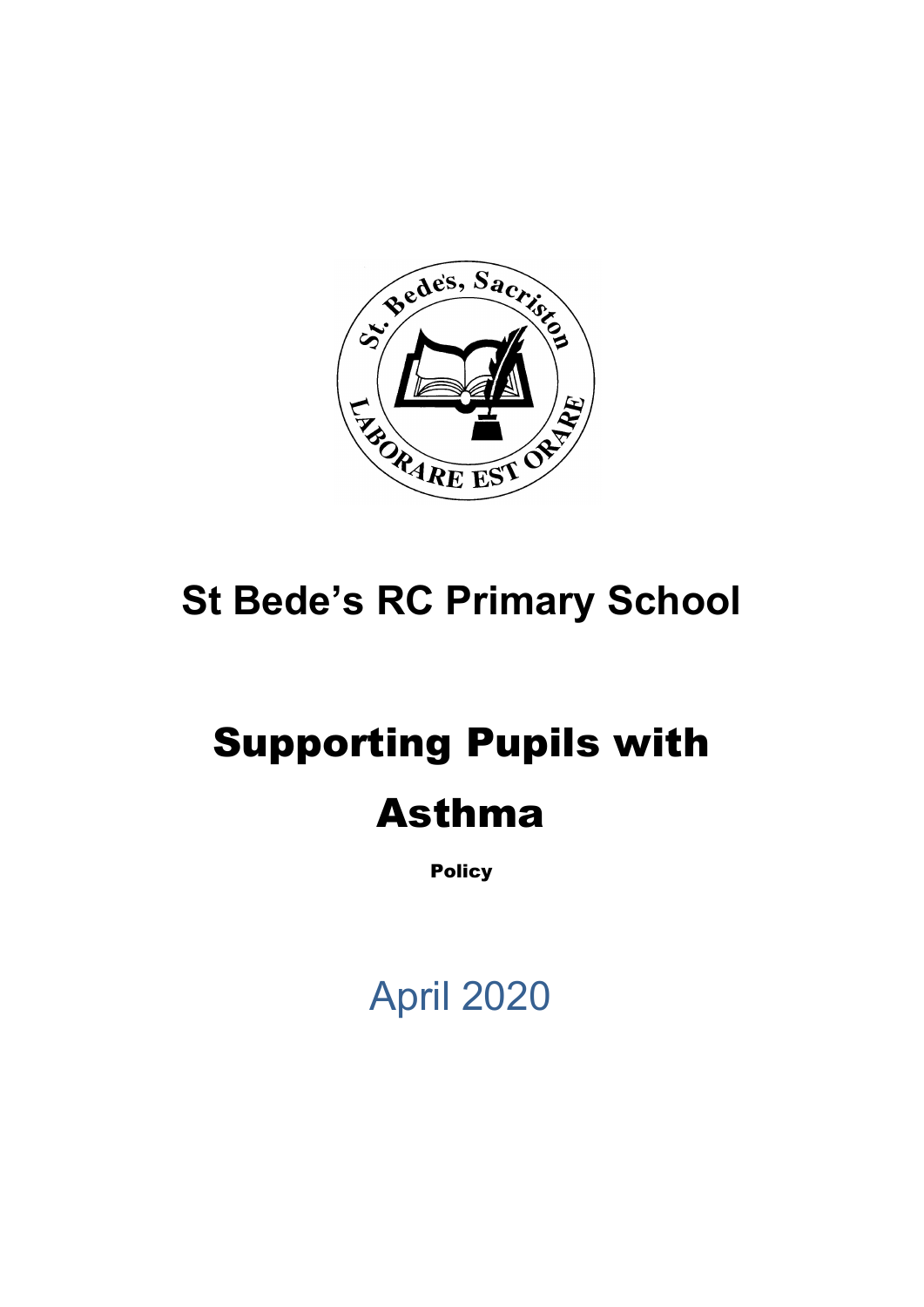Name of School: St Bede's RCVA Primary School, Front Street, Sacriston, Durham DH7 6AB 0191 3710272

Name of Coordinator: Mrs Ruth Maitland

Role of coordinator: First Aider

School Nurse: Paula Scott Contact details: pscott3@nhs.net

Review date: April 2022

### **Contents:**

- Policy statement
- Indemnity
- What is Asthma?
- Medication Record Keeping
- Physical Education
- School Trips/Residential Visits
- Training.
- Concerns
- Emergency Procedures
- Responsibilities

Signed by:

| <b>Head Teacher</b>       | Date: |
|---------------------------|-------|
| <b>Chair of Governors</b> | Date: |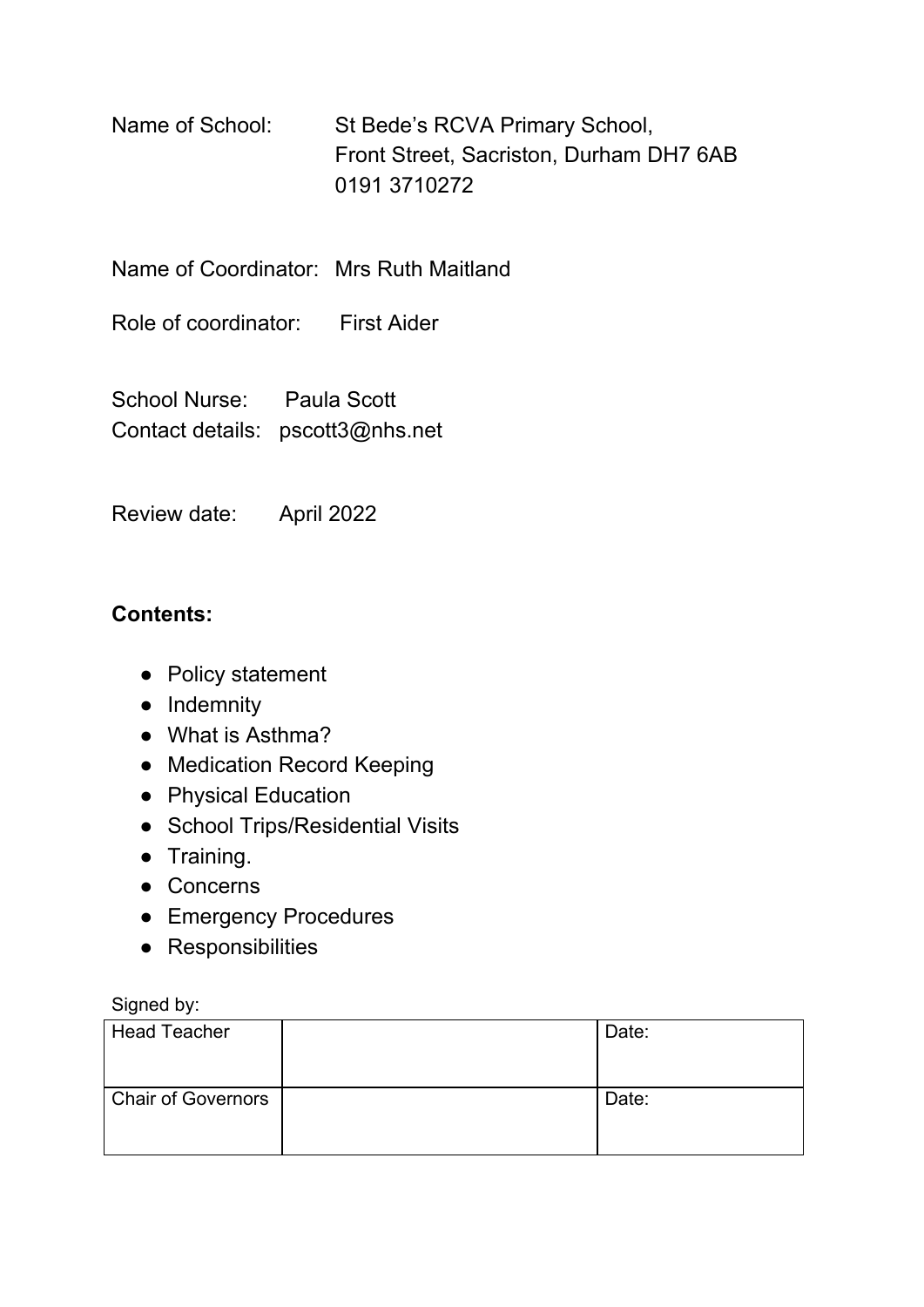## **Policy statement**

This policy has been written with advice from Asthma UK and the Department for Children, Schools and Families in addition to advice from healthcare and education professionals. This school recognises that asthma and recurrent wheezing are important conditions affecting increasing numbers of school age children. This school welcomes pupils with asthma. This school encourages all children to achieve their full potential in all aspects of life by having a clear policy and procedures that are understood by school staff, parents / carers and by pupils. All staff who have contact with these children are given the opportunity to receive training from respiratory specialist nurses. Updates for training are offered at regular intervals and this school will ensure attendance by staff. This will take place at least every two years and more often if there are pupils within the school who have significant asthma symptoms, there are significant staff changes or there are significant changes to the management of asthma in children. Developing and implementing an asthma policy is strongly recommended for all schools.

#### **Indemnity**

School staff are not required to administer asthma medication to pupils except in an emergency. However, staff should be willing to assist with administering the inhaler at a set time when it has been recommended by an appropriate healthcare professional. School staff who agree to administer asthma medication are insured by relevant authorities when acting in agreement with this policy. All school staff will allow pupils immediate access to their own asthma medication when they need it.

### **What is Asthma?**

Asthma is a common condition which affects the airways in the lungs. Symptoms occur in response to exposure to a trigger e.g. pollen, dust, smoke, exercise etc. These symptoms include cough, wheeze, chest tightness and breathlessness. Symptoms are usually easily reversible by use of a reliever inhaler but all staff must be aware that sufferers may experience an acute episode which will require rapid medical or hospital treatment.

#### **Medication**

Only reliever inhalers should be kept in school. Usually these are blue in colour. **Immediate access to reliever inhaler is vital.**

Children aged 7 years and over who are considered sufficiently mature are encouraged to carry their own inhaler with them, at the discretion of the parent/carer and teacher. Otherwise the inhaler will be kept in the cupboard in the school office. However, when the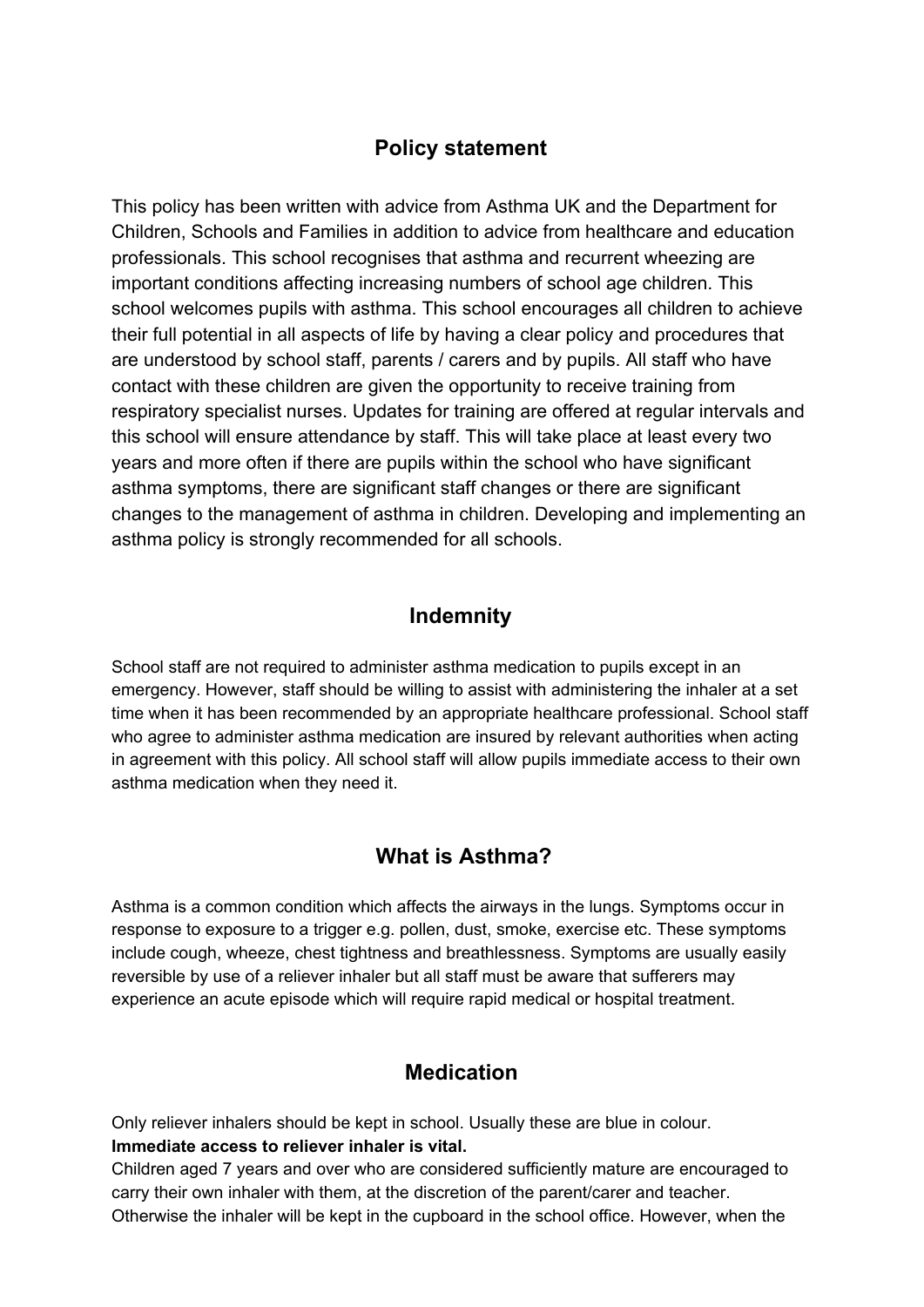child is partaking in physical education or school trips, the inhaler will be taken with the child e.g. hall, playground, swimming

As a guideline we would recommend that:

**KEY STAGE 1 & 2** Inhalers and spacers will be stored in the medical cupboard in the school office, this will be the designated place, of which pupils will be made aware. However, if the child leaves the school for a trip or is taking part in Physical Education etc the inhaler will be taken to accompany the child. Good practice indicates that a spare inhaler is kept in school for staff to use if the original runs out or is lost. The spare inhaler will also be taken on trips outside the school.

# **Record Keeping**

When a child with asthma joins this school, parents/carers will be asked to complete a form, giving details of the condition and the treatment required. Information from this form will be used to compile an "Individual Healthcare Plan" which is available for all school staff. This record will be updated at least annually or more frequently if required using the information supplied by the parent/carer.

All administering of the inhaler will be recorded in the child's personal record. It will indicate the date, time, dosage and who it was administered by together with a witness signature.

# **Physical Education**

Taking part in sports is an essential part of school life and important for health and well being and children with asthma are encouraged to participate fully. Symptoms of asthma are often brought on by exercise and therefore, each child's labelled inhaler will be available at the site of the lesson. Certain types of exercise are potent triggers for asthma e.g. cross country running and field activities. Any child who knows that an activity will induce symptoms will be encouraged to use their reliever inhaler prior to exercise, will carry it with them and will be encouraged to warm up prior to participating and cool down after. The inhaler must be readily available to the pupil throughout the P.E lesson/sports activity.

### **School Trips/Residential Visits**

No child will be denied the opportunity to take part in school trips/residential visits because of asthma, unless so advised by their GP or consultant. The child's reliever inhaler will be readily available to them throughout the trip, being carried either by the child themselves or by the supervising adult in the case of Key Stage 1 children. For residential visits, staff will be trained in the use of regular controller treatments, as well as emergency management. It is the responsibility of the parent/carer to provide written information about all asthma medication required by their child for the duration of the trip. Parents must be responsible for ensuring an adequate supply of medication is provided. Group leaders will have appropriate contact numbers with them.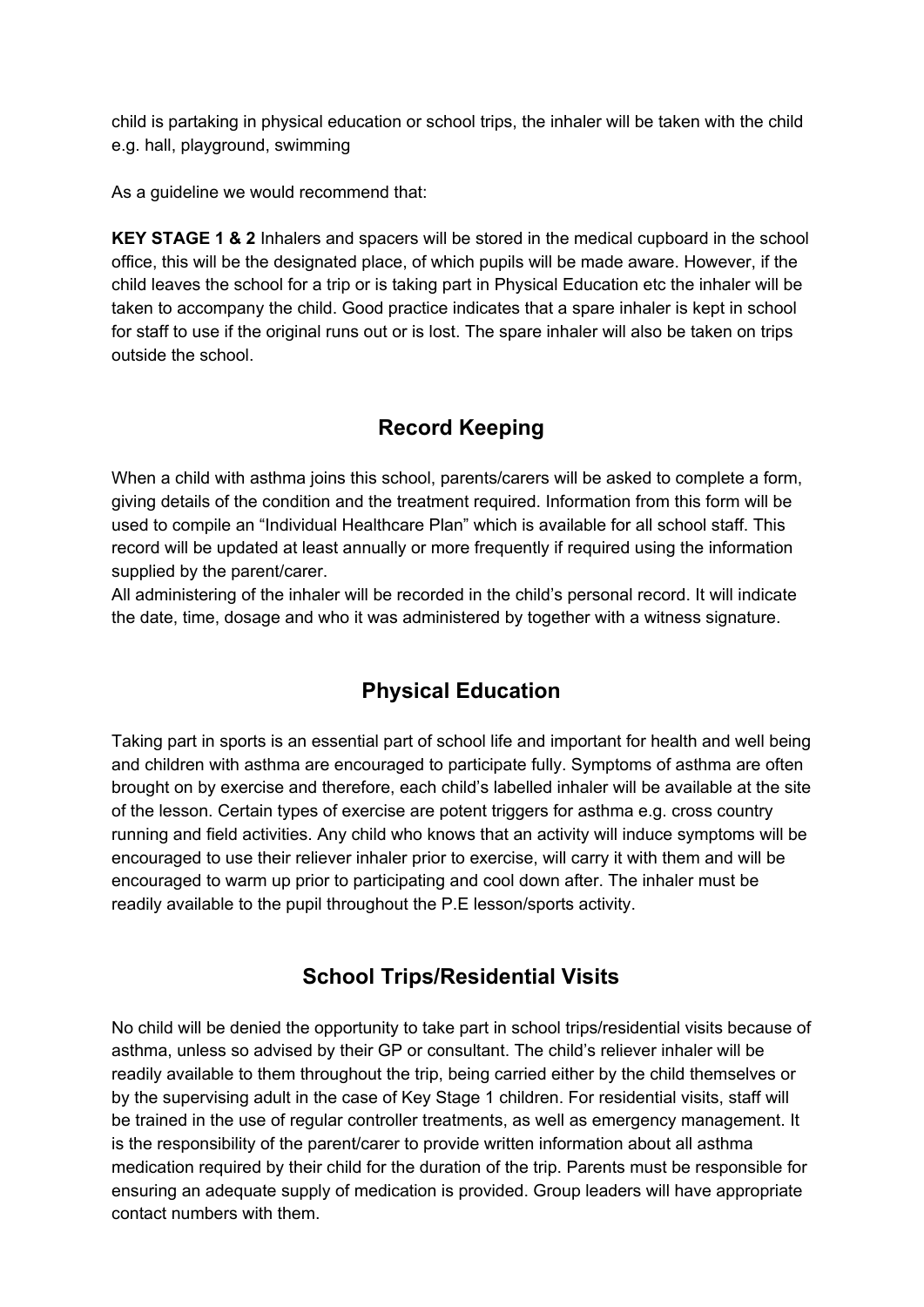# **Training**

On a bi-annual basis, all staff will receive training on signs and symptoms of asthma and how to treat it. Staff will be informed of all children with asthma every term together with their medication requirements. Staff will be advised of any change to a child's condition and the resulting alteration to their medication even if this is only for a short period e.g. covering an illness, cold, hayfever.

#### **Asthma Education for pupils**

It is recommended that all pupils should be educated about asthma. This could be through PSHE, drugs education, assemblies etc. Support for this may be available from your school nurse or the paediatric respiratory specialist nurse team.

### **Concerns**

If a member of staff has concerns about the progress of a child with asthma, which they feel may be related to poor symptom control, they will be encouraged to discuss this with the parent/carer and/or school nurse.

#### **Storage of Inhalers**

The following good practice guidelines for the storage of inhalers will be followed:

1. Inhalers will NEVER be locked away during school hours.

2. All children with asthma will have rapid access to their inhalers as soon as they need them.

3. Devices will always be taken with the child when taking part in trips or activities.

4. Staff will be aware of the location of all emergency inhalers and spacers (if the school have them).

N.B. In the unlikely event of another pupil using someone else's blue inhaler there is little chance of harm. The drug in reliever inhalers is very safe and overdose is very unlikely. Inhaler must be cleaned after such an incident.

#### **Cleaning of spacers**

It is recommended that all spacers should be washed once every month: a). Putting it into a dishwasher if available and leaving it to dry thoroughly before putting it away or b) Washing it thoroughly in hot soapy water and leaving it to air dry thoroughly before putting away. The casing of the inhaler can also be cleaned by removing the aerosol from the casing, wash and dry the casing and lid thoroughly before replacing the aerosol. Spray to check the inhaler is working effectively and replace the lid.

#### **Colds/Viruses**

When a child has a cold it is sometimes necessary for him/her to use their reliever inhaler regularly for a few days. Therefore a parent/carer may ask you to administer the blue inhaler every lunchtime for approximately 1 week. The number of puffs will be advised by the parent/carer but may be anything between 4 and 8 puffs. This does not replace using the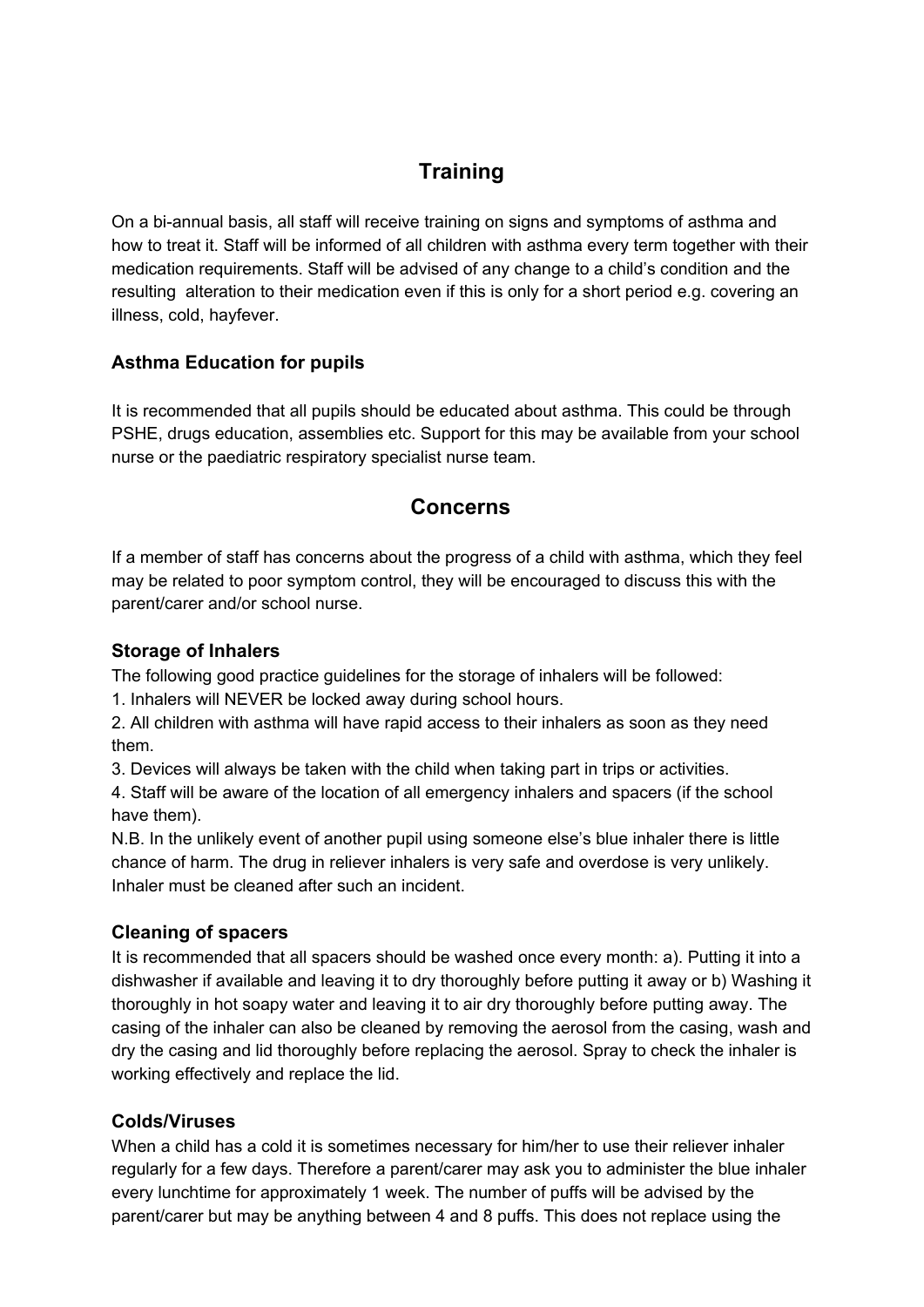inhaler as and when needed – it is in addition to this. Children should not be taking their reliever inhaler every break/lunch time 'just in case' of symptoms. This is not a recommended practice. However, if a parent requests this, the school should administer the dose as requested and ask the parent to seek written clarification from their GP/Practice Nurse regarding this.

# **Emergency Procedures**

Good practice suggests that copies of emergency procedures are printed and displayed in the school office, staff room and relevant locations including classrooms where a pupil is known to have severe asthma.

# **Signs of Asthma Attack Signs & Symptoms**

- Cough Wheezing Tight Chest Shortness of Breath Tummy ache (younger child) NB Not all symptoms need to be present for a child to be having an asthma attack
- Administer 2 puffs of blue Reliever medication STAY CALM NEVER LEAVE A CHILD UNATTENDED
- After 4-5 minutes No Improvement Administer up to a further 8 puffs of blue reliever medication (through spacer device) giving 1 puff every minute
- No Improvement/ Difficulty Talking/ Obvious Distress/Pale Skin/Dusky/ Collapse DIAL 999 IMMEDIATELY
- Contact Parent/Carer
- Remain with child reassure and keep calm.
- If the ambulance takes over 15 mins to arrive then administer a further 10 puffs of reliever inhaler via the spacer as above

Improving after administering inhaler

- Return to normal activities
- Document episode in child's medical record.
- Dose may be repeated if symptoms return.
- Inform parent/carer should the child need their inhaler 3 times within the day.

Signs of Asthma Attack If, at any stage, the symptoms appear to be worsening i.e. more breathless, difficulty in speaking, more distressed, change of skin colour dial 999 for an ambulance immediately. Continue to use the blue inhaler whilst waiting for help.

#### **Emergency Inhalers**

It is recommended that Emergency inhalers are held within school. These can be purchased from medical suppliers, usually with written authority from the Headteacher using school headed paper. Inhalers and spacers can be purchased by the school for emergency use as recommended

In an emergency, where a child, who is a known asthmatic and on the school asthma register is experiencing significant symptoms and has not got their own blue inhaler with them or it is found to be empty, broken or out of date, it is acceptable to use the schools emergency inhaler and spacer (if one is available within the school). Emergency inhalers will be kept in appropriate locations on the school site, where staff can access one with ease